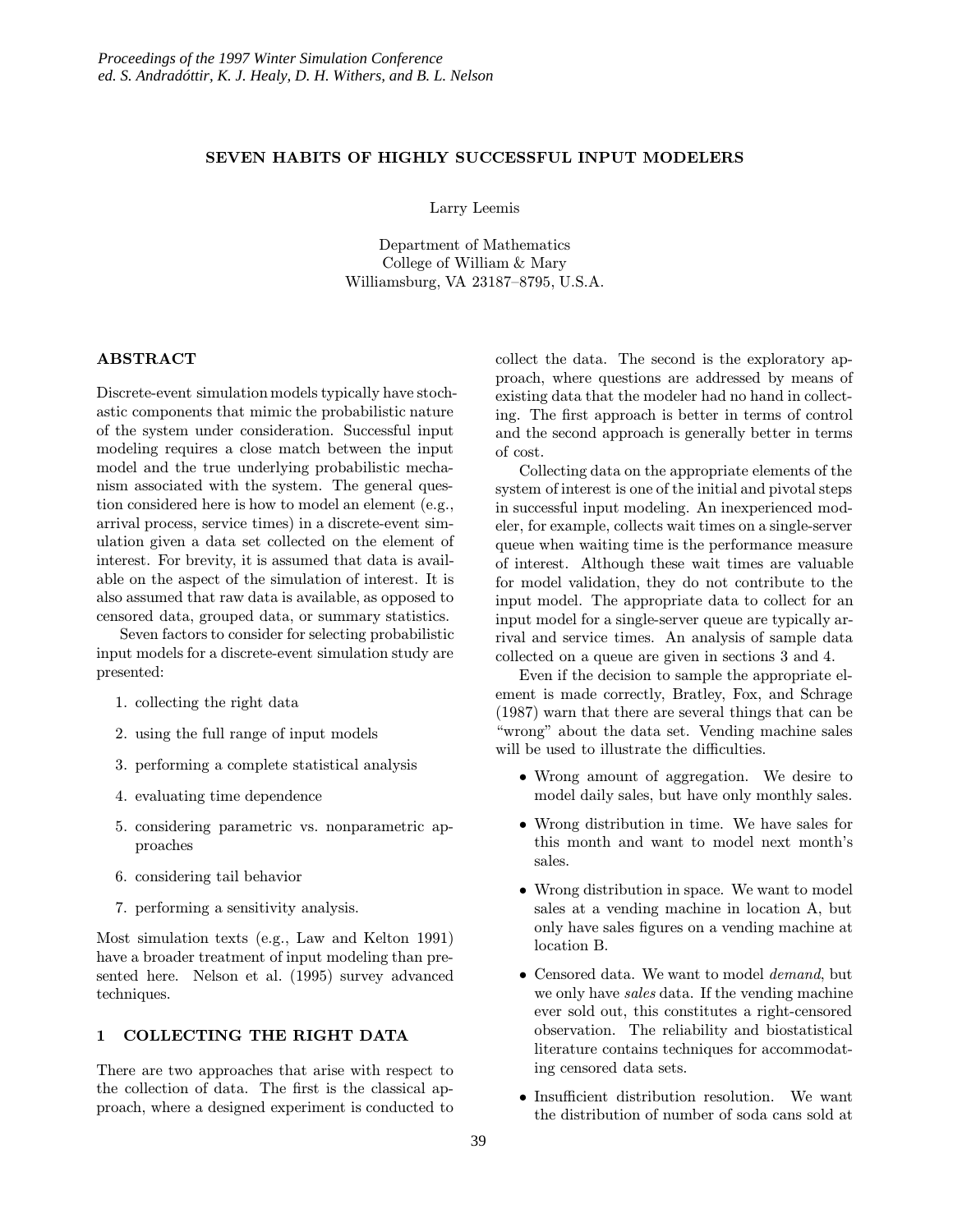a particular vending machine, but our data is given in cases, effectively rounding the data up to the next multiple of 24.

# 2 USING THE FULL RANGE OF INPUT MODELS

Figure 1 contains a taxonomy whose purpose is to illustrate the scope of potential input models that are available to simulation analysts. There is certainly no uniqueness in the branching structure of the taxonomy. The branches under stochastic processes, for example, could have been state followed by time, rather than time followed by state, as presented.

Examples of specific models that could be placed on the branches of the taxonomy appear at the far right of the diagram. Mixed, univariate, time-independent input models have "empirical/trace-driven" given as a possible model. All of the branches include this particular model. A trace-driven input model simply generates a process that is identical to the collected data values so as not to rely on a parametric model. A simple example is a sequence of arrival times collected over a 24-hour time period. The tracedriven input model for the arrival process is generated by having arrivals occur at the same times as the observed values.

The upper half of the taxonomy contains models that are independent of time. These models could have been called *Monte Carlo* models. Models are classified by whether there is one or several variables of interest, and whether the distribution of these random variables is discrete, continuous, or contains both continuous and discrete elements. Examples of univariate discrete models include the binomial distribution and a degenerate distribution with all of its mass at one value. Examples of continuous distributions include the normal distribution and an exponential distribution with a random parameter  $\Lambda$  (see, for example, Martz and Waller 1982).

Examples of  $k$ -variable multivariate input models (Johnson 1987) include a sequence of  $k$  independent binomial random variables, a multivariate normal distribution with mean  $\mu$  and variance-covariance matrix  $\Sigma$  and a bivariate exponential distribution (Barlow and Proschan 1981).

The lower half of the taxonomy contains stochastic process models. These models are often used to solve problems at the system level, in addition to serving as input models for simulations with stochastic elements. Models are classified by how time is measured (discrete/continuous), the state space (discrete/continuous) and whether the model is stationary in time. For Markov models, the discrete-state/ continuous-state branch typically determines whether

the model will be called a "chain" or a "process", and the stationary/nonstationary branch typically determines whether the model will be preceded with the term "homogeneous" or "nonhomogeneous". Examples of discrete-time stochastic processes include homogeneous, discrete-time Markov chains (Ross 1997) and ARIMA time series models (Box and Jenkins 1976). Since point processes are counting processes, they have been placed on the continuous-time, discrete-space branch.

In conclusion, modelers are too often limited to univariate, stationary models since software is typically written for fitting distributions to these models. Successful input modeling requires knowledge of the full range of possible probabilistic i nput models.

### 3 PERFORMING A COMPLETE STATIS-TICAL ANALYSIS

All input modeling should include a complete statistical analysis of the data set. This section uses service time data to illustrate the types of decisions that often arise in input modeling.

Consider a data set of  $n = 23$  service times collected to determine an input model in a discrete-event simulation of a queuing system. The service times in seconds are

|  |  | $105.84$ $28.92$ $98.64$ $55.56$ $128.04$ $45.60$                   |  |
|--|--|---------------------------------------------------------------------|--|
|  |  | $67.80\cdot 105.12$ $48.48\cdot 51.84\cdot 173.40\cdot 51.96$       |  |
|  |  | $54.12 \cdot 68.64 \cdot 93.12 \cdot 68.88 \cdot 84.12 \cdot 68.64$ |  |
|  |  | $41.52 \cdot 127.92 \cdot 42.12 \cdot 17.88 \cdot 33.00$            |  |

[Although these service times come from the life testing literature (Lawless 1982, p. 228), the same principles apply to both input modeling and survival analysis.]

The first step is to assess whether the observations are independent and identically distributed (iid). The data must be given in the order collected for independence to be assessed. Situations where the iid assumption would not be valid include:

- A new teller has been hired at a bank and the 23 service times represent a task that has a steep learning curve. The expected service time is likely to decrease as the new teller learns how to perform the task more efficiently.
- The service times represent 23 completion times of a physically demanding task during an 8-hour shift. If fatigue is a significant factor, the expected time to complete the task is likely to increase with time.

If a simple linear regression of the observation numbers regressed against the service times shows a signif-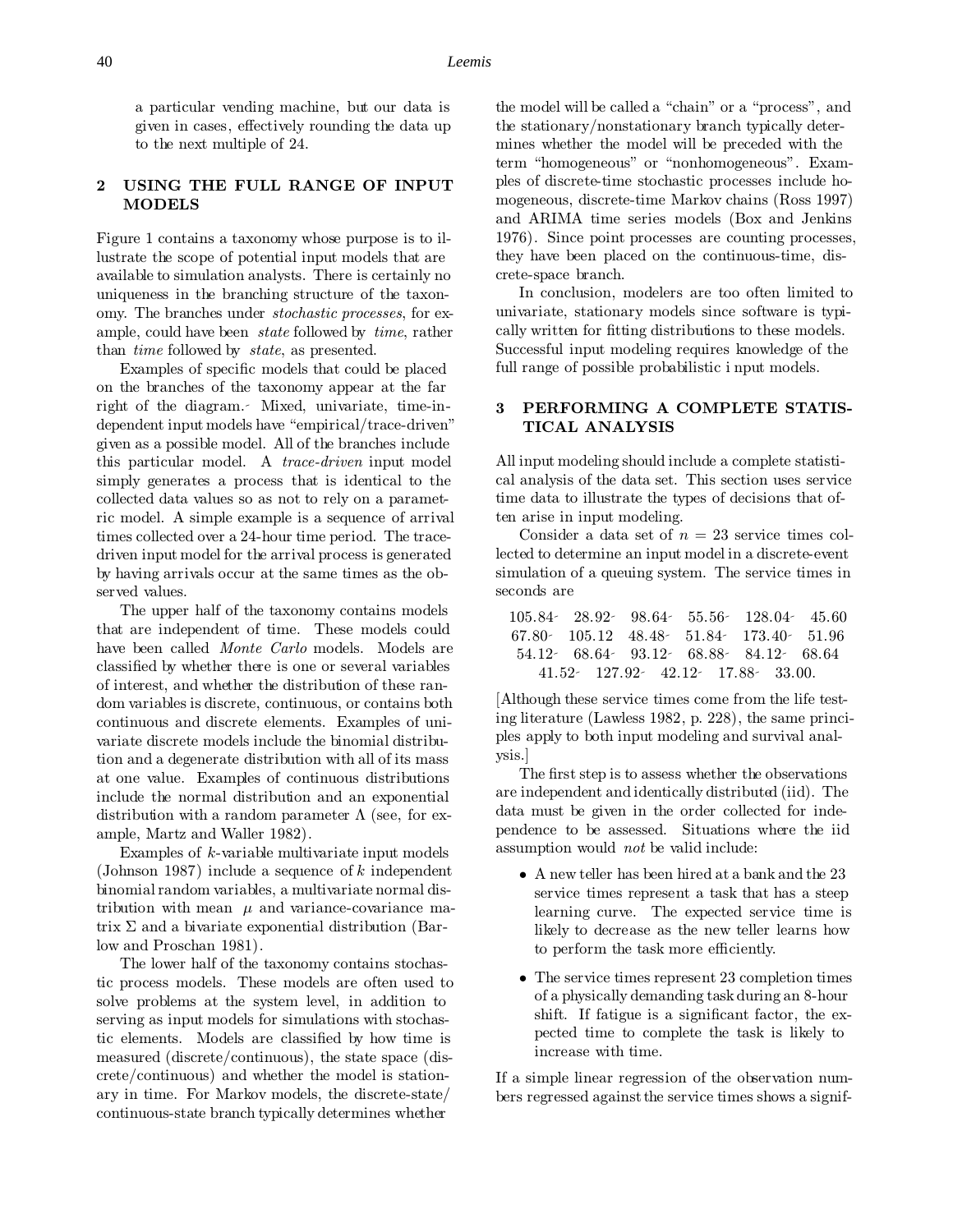

Figure 1: A Taxonomy for Input Models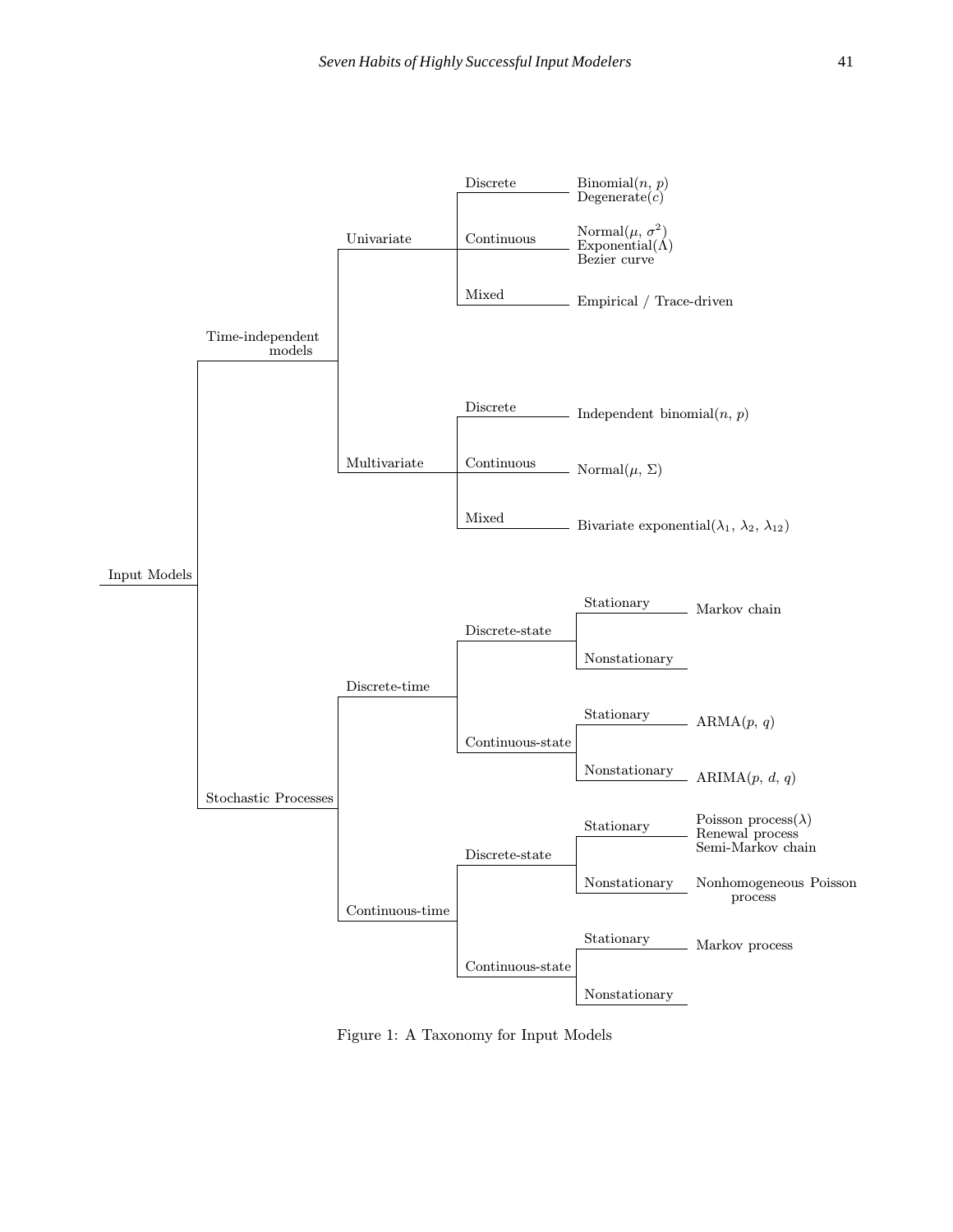

Figure 2: Service Time Vs. Observation Number

icant nonzero slope, then the iid assumption is probably not appropriate.

Assume that there is a suspicion that a learning curve is present. An appropriate hypothesis test is

$$
H_0: \beta_1 = 0
$$

$$
H_1: \beta_1 < 0
$$

associated with the linear model (Neter, Wasserman, and Kutner 1989)

$$
Y = \beta_0 + \beta_1 X + \epsilon,
$$

where  $X$  is the observation number,  $Y$  is the service time,  $\beta_0$  is the intercept,  $\beta_1$  is the slope, and  $\epsilon$  is an error term. Figure 2 shows a plot of the  $(x_i, y_i)$  pairs for  $i = 1, 2, \ldots, 23$ , along with the estimated regression line. The p-value associated with the hypothesis test is 0.14, which is not enough evidence to conclude that there is a statistically significant learning curve present. The p-value may, however, be small enough to warrant further data collection.

There are a number of other graphical and statistical methods for assessing independence. These include analysis of the sample autocorrelation function associated with the observations and a scatterplot of adjacent observations. For this particular example, assume that we are satisfied that the observations are truly iid in order to perform a classical statistical analysis.

The next step in the analysis of this data set includes plotting a histogram and calculating the values of some sample statistics. A histogram of the observations is shown in Figure 3. Although the data set is small, a skewed bell-shaped pattern is apparent. The largest observation lies in the far right-hand tail of



Figure 3: Histogram of Service Times

the distribution, so care must be taken to assure that it is representative of the population.

The next decision that needs to be made is whether a parametric or nonparametric input model should be used. One simple nonparametric model would repeatedly select one of the service times with probability 1/23. The small size of the data set, the tied value, 68.64 seconds, and the observation in the far righthand tail of the distribution, 173.40 seconds, tend to indicate that a parametric analysis is more appropriate. For this particular data set, a parametric approach is chosen.

There are dozens of choices for a univariate parametric model for the service times. These include general families of scalar distributions, modified scalar distributions and commonly-used parametric distributions (see Schmeiser 1990). Since the data is drawn from a continuous population and the support of the distribution is positive, a time-independent, univariate, continuous input model is chosen. The shape of the histogram indicates that the gamma, inverse Gaussian, log normal, and Weibull distributions (Lawless 1982) are good candidates. The Weibull distribution is analyzed in detail here. Similar approaches apply to the other distributions.

Parameter estimates for the Weibull distribution can be found by least squares, the method of moments, and maximum likelihood. Due to desirable statistical properties, maximum likelihood is emphasized here. The Weibull distribution has probability density function

$$
f(x) = \lambda^{\kappa} \kappa x^{\kappa - 1} e^{-(\lambda x)^{\kappa}} \qquad x \ge 0,
$$

where  $\lambda$  is a positive scale parameter and  $\kappa$  is a positive shape parameter. Let  $x_1, x_2, \ldots, x_n$  denote the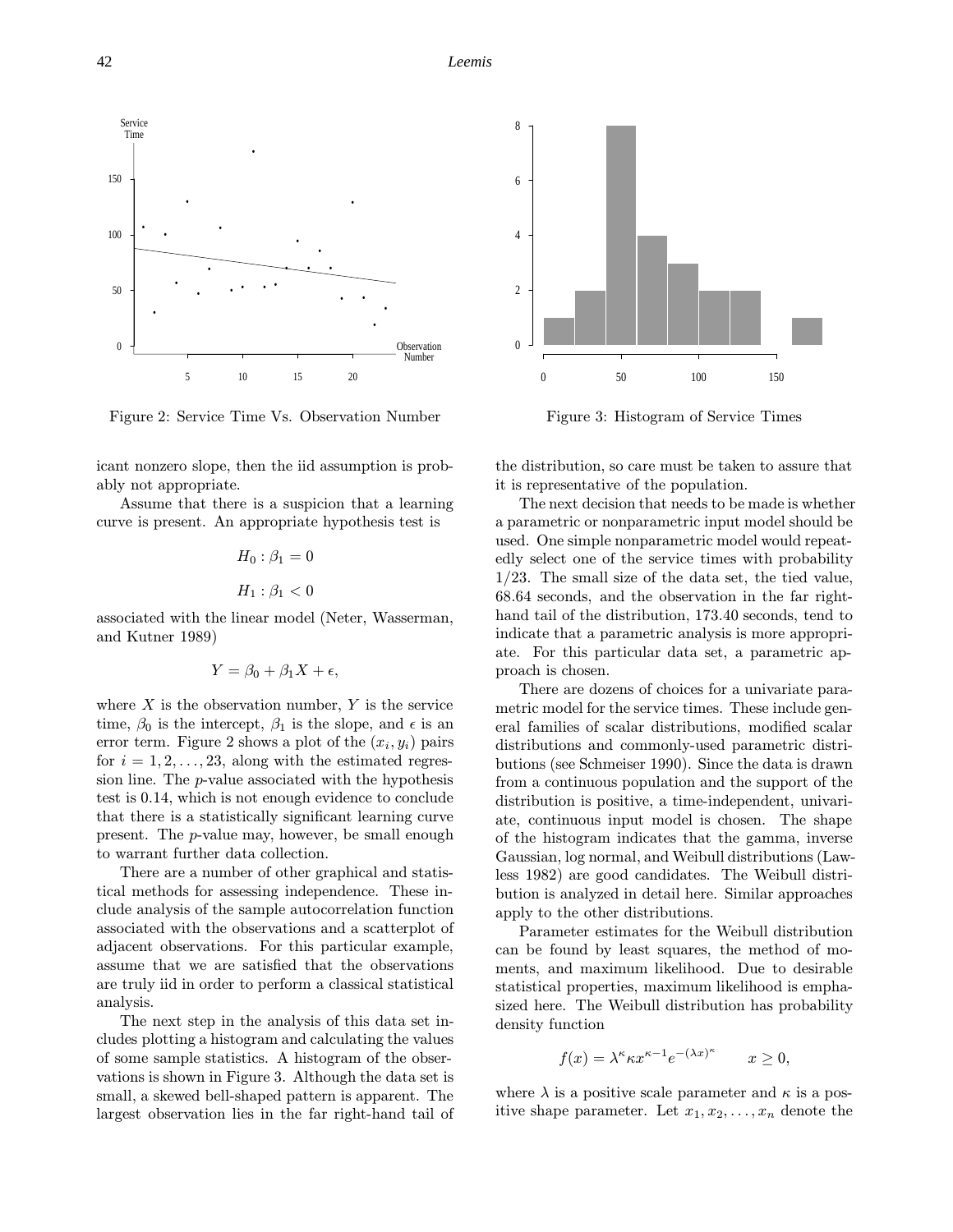data values. The likelihood function is

$$
L(\lambda,\kappa)=\prod_{i=1}^n f(x_i)=\lambda^{n\kappa}\kappa^n\left[\prod_{i=1}^n x_i\right]^{\kappa-1}e^{-\sum_{i=1}^n(\lambda x_i)^{\kappa}}.
$$

The log likelihood function is

$$
\log L(\lambda, \kappa) = n \log \kappa + \kappa n \log \lambda + (\kappa - 1) \sum_{i=1}^{n} \log x_i
$$

$$
-\lambda^{\kappa} \sum_{i=1}^{n} x_i^{\kappa}.
$$

The  $2 \times 1$  score vector has elements

$$
\frac{\partial \log L(\lambda, \kappa)}{\partial \lambda} = \frac{\kappa n}{\lambda} - \kappa \lambda^{\kappa - 1} \sum_{i=1}^{n} x_i^{\kappa}
$$

and

$$
\frac{\partial \log L(\lambda, \kappa)}{\partial \kappa} = \frac{n}{\kappa} + n \log \lambda + \sum_{i=1}^{n} \log x_i - \sum_{i=1}^{n} (\lambda x_i)^{\kappa} \log \lambda x_i.
$$

When these equations are equated to zero, the simultaneous equations have no closed-form solution for  $\lambda$ and  $\hat{\kappa}$ :

$$
\frac{\kappa n}{\lambda} - \kappa \lambda^{\kappa - 1} \sum_{i=1}^{n} x_i^{\kappa} = 0
$$

$$
\frac{n}{\kappa} + n \log \lambda + \sum_{i=1}^{n} \log x_i - \sum_{i=1}^{n} (\lambda x_i)^{\kappa} \log \lambda x_i = 0.
$$

To reduce the problem to a single unknown, the first equation can be solved for  $\lambda$  in terms of  $\kappa$  yielding

$$
\lambda = \left(\frac{n}{\sum_{i=1}^n x_i^{\kappa}}\right)^{1/\kappa}.
$$

Law and Kelton (1991, p. 334) give an initial estimate for  $\kappa$  and Qiao and Tsokos (1994) present a fixed-point algorithm for calculating the maximum likelihood estimators  $\lambda$  and  $\hat{\kappa}$ .

The score vector has a mean of 0 and a variancecovariance matrix  $I(\lambda, \kappa)$  given by the  $2 \times 2$  Fisher information matrix

$$
I(\lambda, \kappa) = \begin{bmatrix} E \left[ \frac{-\partial^2 \log L(\lambda, \kappa)}{\partial \lambda^2} \right] & E \left[ \frac{-\partial^2 \log L(\lambda, \kappa)}{\partial \lambda \partial \kappa} \right] \\ E \left[ \frac{-\partial^2 \log L(\lambda, \kappa)}{\partial \kappa \partial \lambda} \right] & E \left[ \frac{-\partial^2 \log L(\lambda, \kappa)}{\partial \kappa^2} \right] \end{bmatrix}.
$$

The observed information matrix

$$
O(\hat{\lambda}, \hat{\kappa}) = \begin{bmatrix} \frac{-\partial^2 \log L(\hat{\lambda}, \hat{\kappa})}{\partial \lambda^2} & \frac{-\partial^2 \log L(\hat{\lambda}, \hat{\kappa})}{\partial \lambda \partial \kappa} \\ \frac{-\partial^2 \log L(\hat{\lambda}, \hat{\kappa})}{\partial \kappa \partial \lambda} & \frac{-\partial^2 \log L(\hat{\lambda}, \hat{\kappa})}{\partial \kappa^2} \end{bmatrix},
$$

can be used to estimate  $I(\lambda, \kappa)$ .

For the 23 service times, the fitted Weibull distribution has maximum likelihood estimators  $\lambda =$  0.0122 and  $\hat{\kappa} = 2.10$ . The log likelihood function evaluated at the maximum likelihood estimators is  $\log L(\hat{\lambda}, \hat{\kappa}) = -113.691$ . Figure 4 shows the empirical cumulative distribution function (a step function with a step of height  $1/n$  at each data point) along with the Weibull fit to the data.



Figure 4: Empirical and Fitted Cumulative Distribution Functions for the Service Times

We now consider interval estimators for  $\lambda$  and  $\kappa$ . Using the fact that the likelihood ratio statistic,  $2[\log L(\lambda, \hat{\kappa}) - \log L(\lambda, \kappa)]$ , is asymptotically  $\chi^2$ distributed in  $n$  with 2 degrees of freedom and that  $\chi_{2,0.05}^2 = 5.99$ , a 95% confidence region for the parameters is all  $\lambda$  and  $\kappa$  satisfying rameters is all  $\lambda$  and  $\kappa$  satisfying

$$
2[-113.691 - \log L(\lambda, \kappa)] < 5.99.
$$

The 95% confidence region is shown in Figure 5. The line  $\kappa = 1$  is not interior to the region, indicating that the exponential distribution is not an appropriate model for this particular data set.

As further proof that  $\kappa$  is significantly different from 1, the standard errors of the distribution of the parameter estimators can be computed by using the inverse of the observed information matrix

$$
O^{-1}(\hat{\lambda}, \hat{\kappa}) = \begin{bmatrix} 0.00000165 & -0.000139 \\ -0.000139 & 0.108 \end{bmatrix}
$$

.

This is the asymptotic variance-covariance matrix for the parameter estimators  $\lambda$  and  $\hat{\kappa}$ . The standard errors of the parameter estimators are the square roots of the diagonal elements

$$
\hat{\sigma}_{\hat{\lambda}} = 0.00128 \qquad \qquad \hat{\sigma}_{\hat{\kappa}} = 0.329.
$$

Thus an asymptotic 95% confidence interval for  $\kappa$  is

$$
2.10 - (1.96)(0.329) < \kappa < 2.10 + (1.96)(0.329)
$$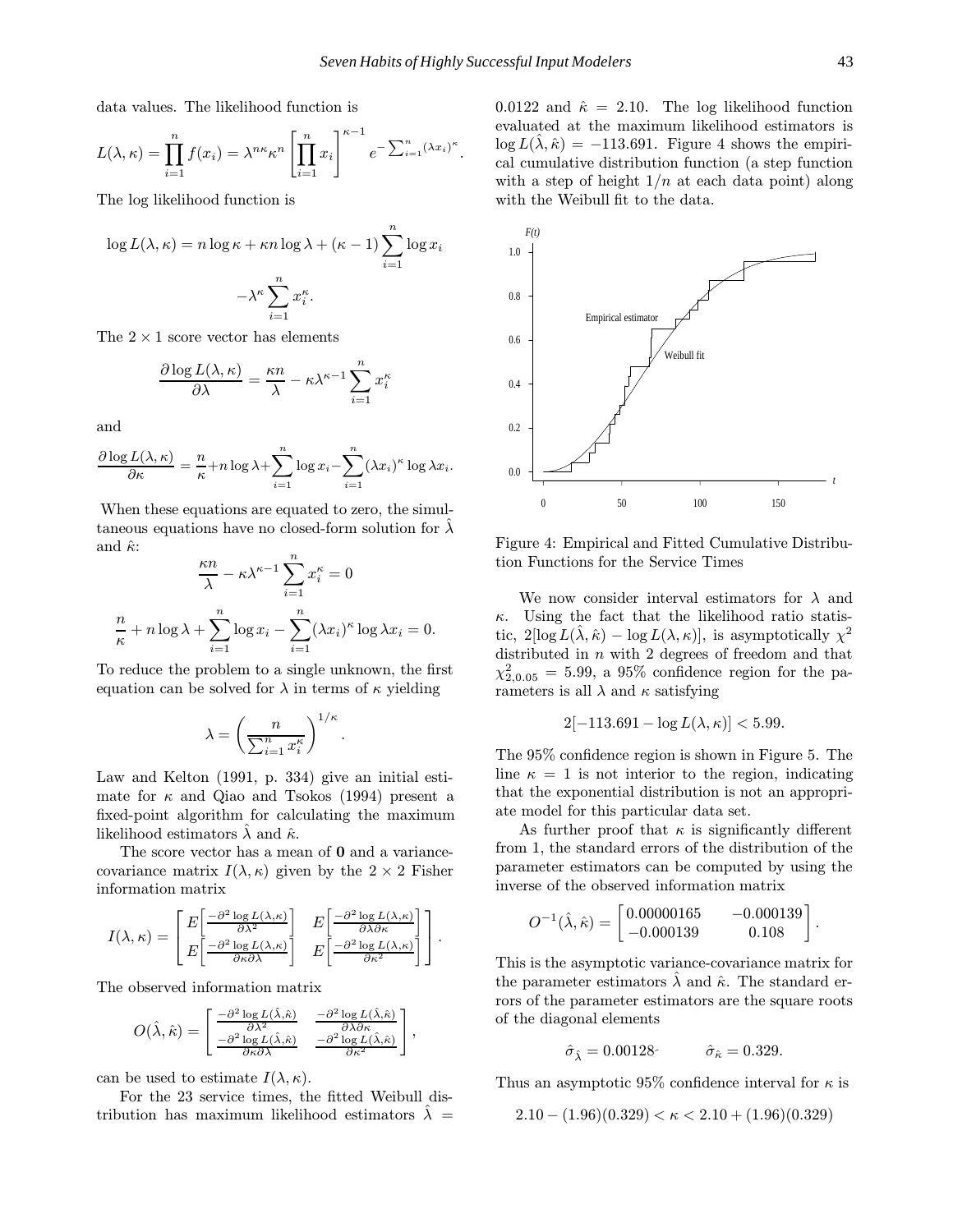44 *Leemis*



Figure 5: 95% Confidence Region Based on the Likelihood Ratio Statistic

or

$$
1.46 < \kappa < 2.74
$$

since  $z_{0.025} = 1.96$ . Since this confidence interval does not contain 1, the inclusion of the Weibull shape parameter  $\kappa$  is justified.

At this point, model adequacy should be assessed. Since the chi-square goodness-of-fit test suffers from arbitrary interval limits, it should not be applied to small data sets. The Kolmogorov–Smirnov, Cramer– von Mises, or Anderson–Darling goodness-of-fit tests (Lawless 1982) are appropriate here. The Kolmogorov–Smirnov test statistic, for example, for this data set with a Weibull fit is 0.152, which measures the maximum difference between the empirical and fitted cumulative distribution functions. This test statistic corresponds to a p-value of approximately 0.15 (Law and Kelton 1991, page 391), so the Weibull distribution provides a reasonable model for these service times. The Kolmogorov–Smirnov test statistic values for several models are shown below.

| Model            | Test statistic |
|------------------|----------------|
| Exponential      | 0.301          |
| Weibull          | 0.152          |
| Gamma            | 0.123          |
| Inverse Gaussian | 0.099          |
| Log normal       | 0.090          |

P–P and Q–Q plots can also be used to assess model adequacy. A P–P plot, for example, is a plot of the fitted cumulative distribution function at the ith order statistic  $x_{(i)}$ , i.e.,  $F(x_{(i)})$ , versus the adjusted empirical cumulative distribution function, i.e.  $\tilde{F}(x_{(i)}) = \frac{i-0.5}{n}$ , for  $i = 1, 2, ..., n$ . A plot where the points fall close to a line indicates a good fit. For



Figure 6: A P–P Plot for the Service Times

the 23 service times, a P–P plot for the Weibull fit is shown in Figure 6, along with a line connecting  $(0, 0)$ and (1, 1). P–P plots should be constructed for all competing models.

### 4 EVALUATING TIME DEPENDENCE

Accurate input modeling requires a careful evaluation of whether a stationary (no time dependence) or nonstationary model is appropriate. Arrivals to a lunch wagon are used to illustrate the types of modeling decisions that need to be made.

Arrival times to a lunch wagon between 10:00 AM and 2:30 PM are collected on three days. The realizations were generated from a hypothetical arrival process given by Klein and Roberts (1984). A total of  $n = 150$  arrival times were observed, including  $n_1 = 56$ ,  $n_2 = 42$  and  $n_3 = 52$  on the  $k = 3$  days. Defining (0, 4.5] be the time interval of interest (in hours) the three realizations are

| $0.2152$ $0.3494$ $0.3943$ $\ldots$ $4.175$ $4.248$ , |  |  |
|-------------------------------------------------------|--|--|
| $0.3927 - 0.6211 - 0.7504 - \ldots$ 4.044 4.374,      |  |  |

and

 $0.4499 \cdot 0.5495 \cdot 0.6921 \cdot \ldots \cdot 3.643 \cdot 4.357.$ 

One preliminary statistical issue concerning this data is whether the three days represent processes drawn from the same population. External factors such as the weather, day of the week, advertisement, and workload should be fixed. For this particular example, we assume that these factors have been fixed and the three processes are representative of the population of arrival processes to the lunch wagon.

0.020

λ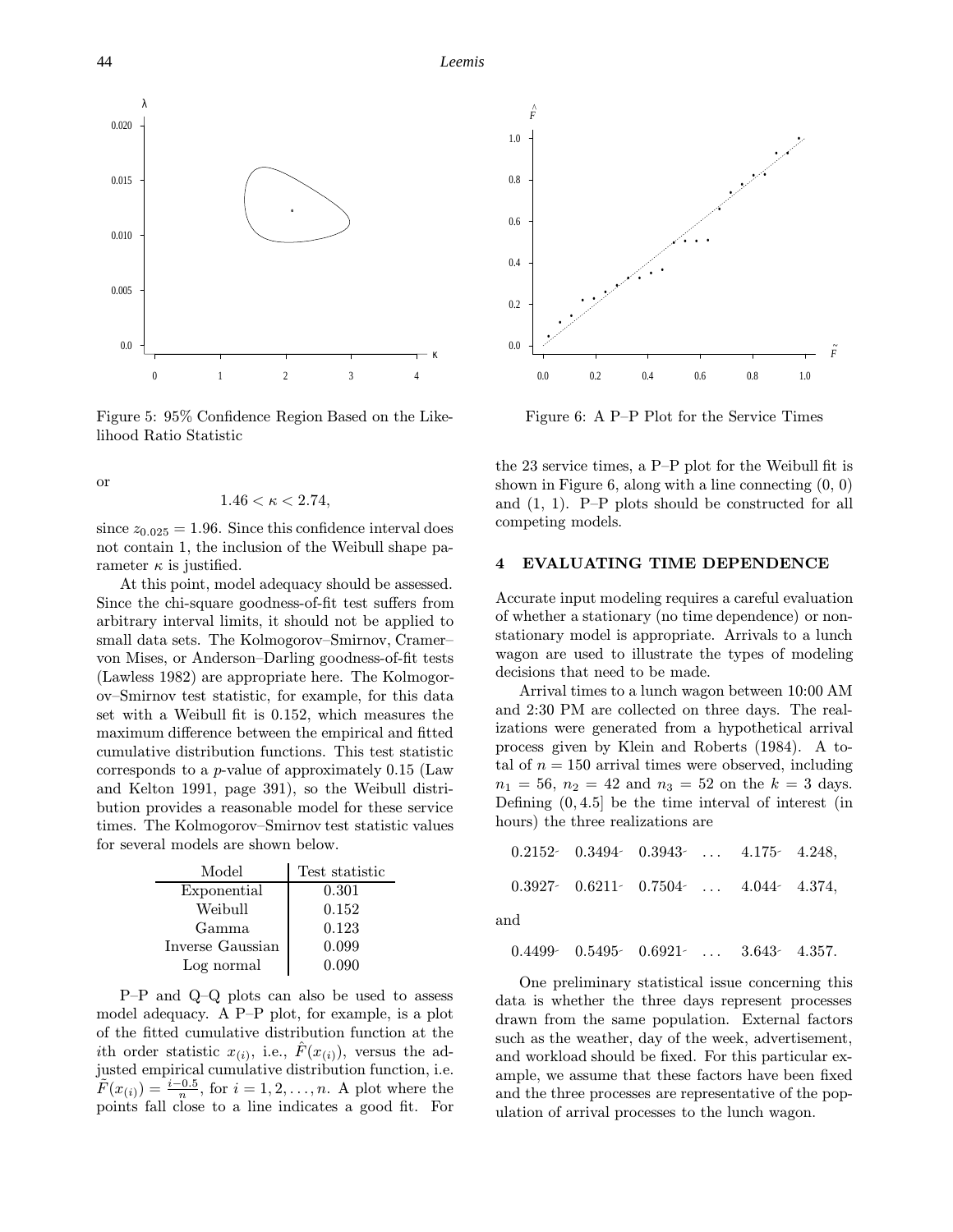

Figure 7: Point and 95% Confidence Interval Estimators for the Cumulative Intensity Function

The input model for the process comes from the lower branch (stochastic processes) of the taxonomy in Figure 1. Furthermore, the arrival times constitute realizations of a continuous-time, discrete-state stochastic process, so the remaining question concerns whether or not the process is stationary.

If the process proves to be stationary, the techniques from the previous example, such as drawing a histogram, and choosing a parametric or nonparametric model for the interarrival times, are appropriate. This results in a Poisson or renewal process. On the other hand, if the process is nonstationary, a nonhomogeneous Poisson process might be an appropriate input model. A nonhomogeneous Poisson process is governed by an intensity function  $\lambda(t)$  which gives an arrival rate [e.g.,  $\lambda(2) = 10$  means that the arrival rate is 10 customers per hour at time 2] that can vary with time.

Figure 7 contains a plot of the empirical cumulative intensity function estimator suggested by Leemis (1991) for the three realizations. The solid line denotes the point estimator for the cumulative intensity function  $\Lambda(t) = \int_0^t \lambda(\tau) d\tau$  and the dashed lines<br>denote 95% confidence intervals. The cumulative indenote 95% confidence intervals. The cumulative intensity function estimator at time  $4.5$  is  $150/3 = 50$ , the point estimator for the expected number of arriving customers per day. If  $\Lambda(t)$  is linear, a stationary model is appropriate. Since people are more likely to arrive to the lunch wagon between 12:00  $(t = 2)$ and 1:00  $(t = 3)$  than at other times and the cumulative intensity function estimator has an S-shape, a nonstationary model is indicated. More specifically, a nonhomogeneous Poisson process will be used to model the arrival process.

The next question to be determined is whether a parametric or nonparametric model should be chosen for the process. Figure 7 indicates that the intensity function increases initially, remains fairly constant during the noon hour, then decreases. This may be difficult to model parametrically, so a nonparametric approach, possibly using  $\Lambda(t)$  in Figure 7 might be appropriate.

There are many potential parametric models for nonstationary arrival processes. Since the intensity function is analogous to the hazard function for timeindependent models, an appropriate 2-parameter distribution to consider would be one with a hazard function that increases initially, then decreases. A log-logistic process, for example, with intensity function (Lawless 1982)

$$
\lambda(t) = \frac{\lambda \kappa(\lambda t)^{\kappa - 1}}{1 + (\lambda t)^{\kappa}} \qquad t > 0,
$$

for  $\lambda > 0$  and  $\kappa > 0$ , would certainly be appropriate. A more general EPTF (exponential-polynomialtrigonometric function) model is given by Lee, Wilson and Crawford (1991) with intensity function

$$
\lambda(t) = \exp\left[\sum_{i=0}^{m} \alpha_i t^i + \gamma \sin(\omega t + \phi)\right] \qquad t > 0.
$$

The trigonometric function is capable of modeling the intensity function that increases, then decreases.

In all of the parametric models, the likelihood function for the vector of unknown parameters  $\theta =$  $(\theta_1, \theta_2, \ldots, \theta_p)$  from a single realization on  $(0, c]$  is

$$
L(\theta) = \left[\prod_{i=1}^{n} \lambda(t_i)\right] \exp\left[-\int_0^c \lambda(t)dt\right].
$$

Maximum likelihood estimators can be determined by maximizing  $L(\theta)$  or its logarithm with respect to all unknown parameters. Confidence intervals for the unknown parameters can be found in a similar manner to the service time example.

### 5 CONSIDERING A PARAMETRIC VS. A NONPARAMETRIC APPROACH

The criteria for determining whether to take a parametric or a trace-driven, or nonparametric approach to define an input model are hazy (Bratley, Fox, and Schrage, 1987). Determining whether a particular deviation between the empirical and fitted parametric distribution is due to sampling variability (chance variation) or an intrinsic part of the distribution is more of an art than a science. Certainly a close familiarity with the system being modeled is advantageous. B´ezier curves (Flanigan–Wagner and Wilson